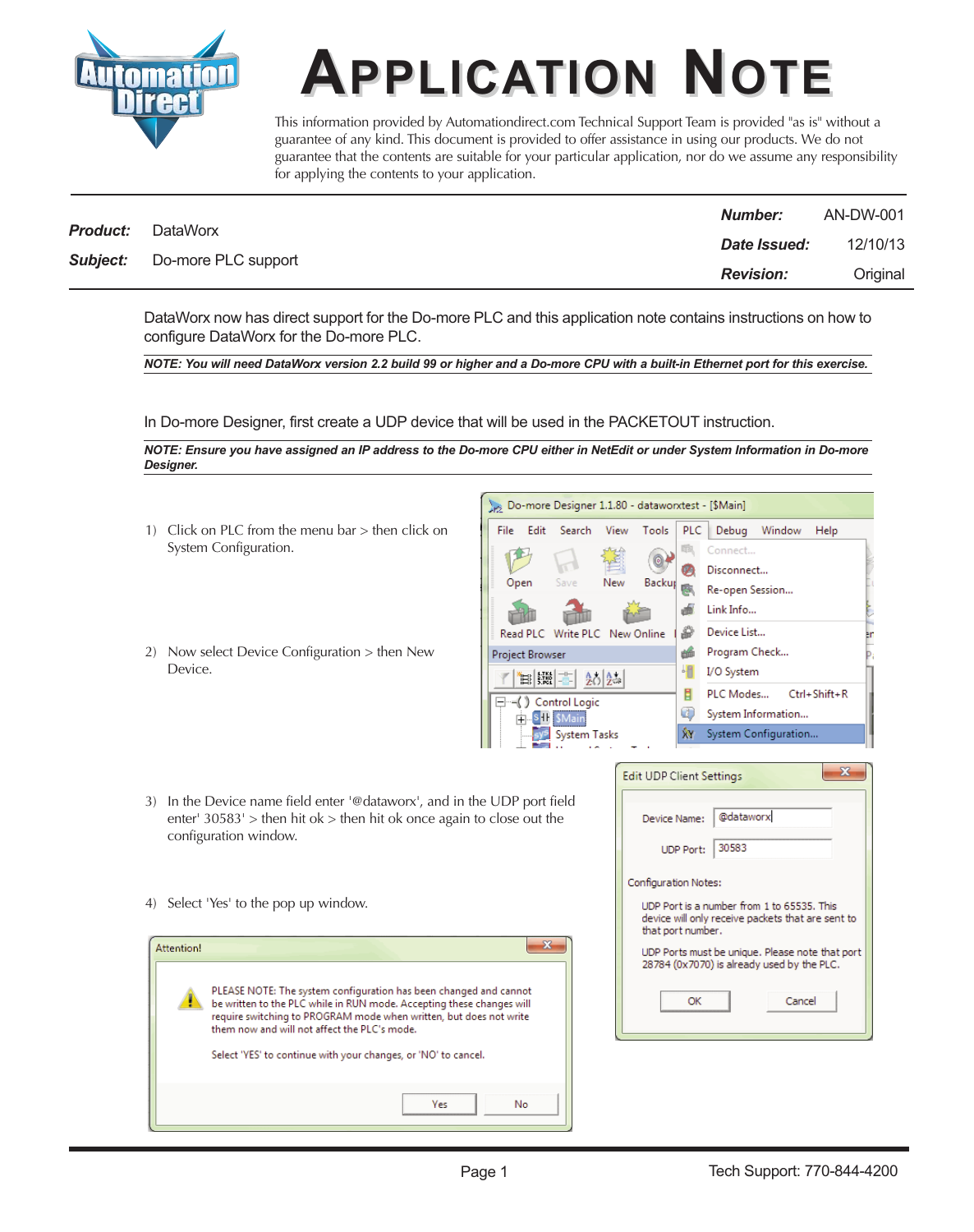

## **APPLICATION NOTE APPLICATION PPLICATION NOTE**

- 5) Next, on a empty rung enter a 'PACKETOUT' Instruction and fill in the fields with the below information:
	- a. **Device**: Select the newly created '@dataworx' device.
	- b. **IP Address**: Select Fixed and enter the IP Address of the PC running DataWorx.
	- c. **To UDP Port Number**: Enter '30583' (port number DataWorx is listening to).
	- d. **Data Start**: Select Numeric Data Block and enter: (These will match our DataWorx setup in a later step) i. Buffer Start =  $V0$ 
		- ii. Number of Bytes to Output =  $8$  (This will match our DataWorx setup in a later step)
	- e. **On Success**: Leave as default or select an unused C bit.
	- f. **On Error**: Leave as default or select an unused C bit.
- 6) Select the green checkmark to accept your selections.
- 7) Now for the input leg to the PACKETOUT instruction enter a Normally Open contact (F2) and assign an input or bool bit.
- 8) Accept and Download this project to the Do-more CPU.



## **These next steps focus on configuring DataWorx:**

9) Open DataWorx PLC Monitor.



10) Now click on Options > Configure Server > then Add.

11) Use DataWorx to setup the PLC Configuration:

- a. **IP Address**: enter IP Address of your Do-more CPU.
- b. **Data Directory**: Select a directory in which you would like the .csv file stored.
- c. **PLC Configuration**: Enter 'V0'.
- d. **Do-more PLC**: Check this box.